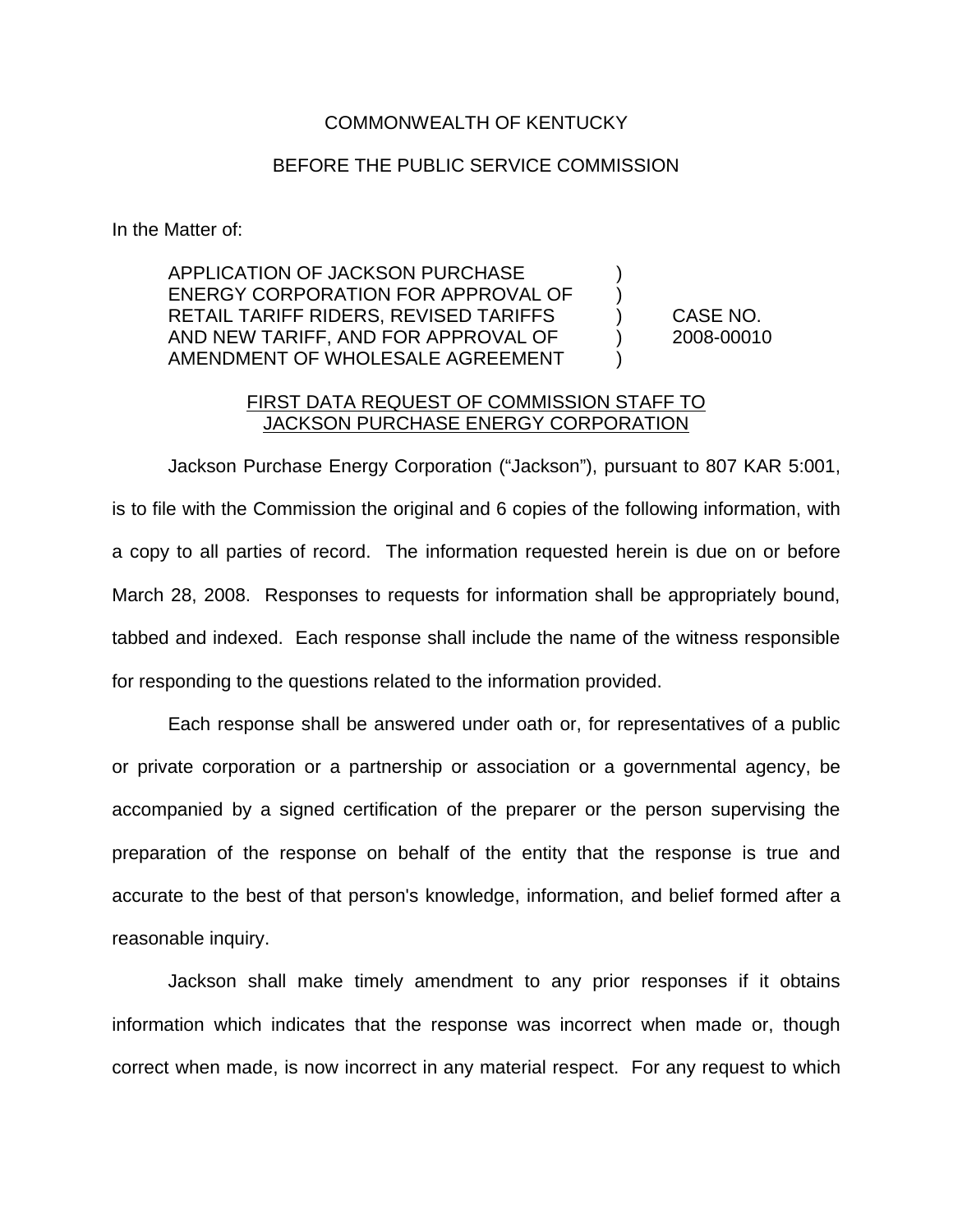Jackson fails or refuses to furnish all or part of the requested information, Jackson shall provide a written explanation of the specific grounds for its failure to completely and precisely respond.

Careful attention shall be given to copied material to ensure that it is legible. When the requested information has been previously provided in this proceeding in the requested format, reference may be made to the specific location of that information in responding to this request. When applicable, the requested information shall be separately provided for total company operations and jurisdictional operations.

1. In the application in Case No. 2007-00455,<sup>1</sup> Big Rivers Electric Corporation ("Big Rivers") contends that its proposed Rebate Adjustment mechanism, the proposed Member Rate Stability Mechanism, and the proposed Unwind Surcredit can be implemented through the procedure contained in KRS 278.455(1). $^2$  Jackson's application cites several statutes and administrative regulations that it believes authorize the requested approvals. However, no mention is made of KRS 278.455 as authority for the requested approvals and no analysis has been submitted demonstrating compliance with the requirements of 807 KAR 5:007.

a. Explain in detail why it appears Jackson has not relied on KRS 278.455 and 807 KAR 5:007 as the authority for approval of its proposed Rebate

 $1$  Case No. 2007-00455, The Applications of Big Rivers Electric Corporation for: (I) Approval of Wholesale Tariff Additions for Big Rivers Electric Corporation, (II) Approval of Transactions, (III) Approval to Issue Evidences of Indebtedness, and (IV) Approval of Amendments to Contracts; and of E.ON U.S., LLC, Western Kentucky Energy Corp., and LG&E Energy Marketing, Inc. for Approval of Transactions.

 $^{2}$  Id. at 39-42.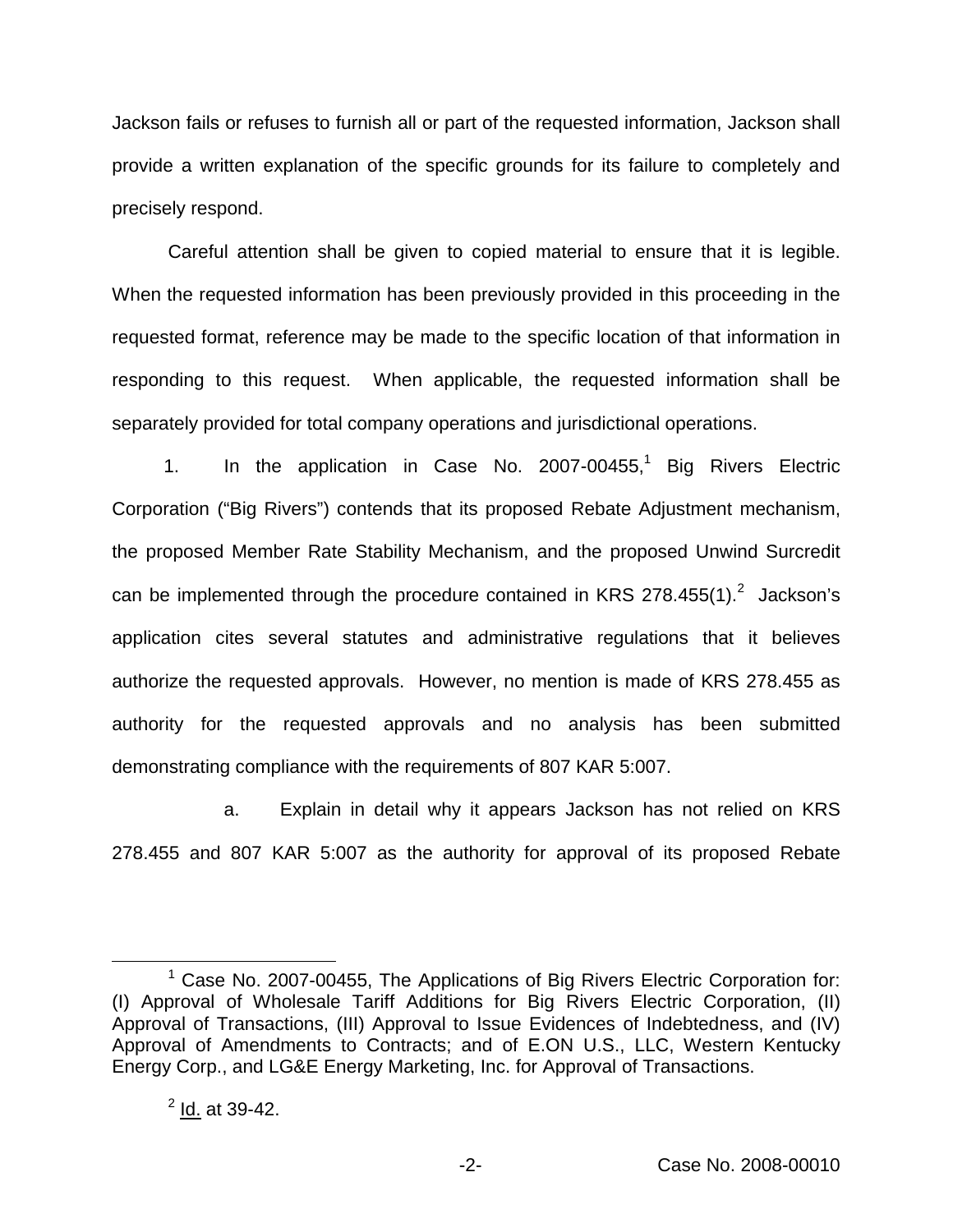Adjustment Rider, the proposed Member Rate Stability Mechanism Rider, and the proposed Unwind Surcredit Rider.

b. Does Jackson believe that KRS 278.455 and 807 KAR 5:007 are not applicable to the current application? Explain the response.

2. Refer to the Application, pages 3 and 4. Jackson has requested authority to show the five Big Rivers' tariff riders in one of three ways on customers' bills. Jackson contends that this authority would allow it to "exercise discretion in choosing the option to insure the intended zero net effect of the five (5) corresponding retail tariff riders until their net effect is no longer zero and to simplify as much as reasonably possible the form and the content of the customers' bills."

a. Currently, does Jackson reflect all applicable rates, charges, credits, and riders as individual line items on its customers' bills? If no, describe the exceptions to this level of detail.

b. If the response to part (a) is yes, explain why Jackson should have the option of treating the five Big Rivers' tariff riders differently on customers' bills than it treats other rates, charges, credits, and riders.

c. Assume for purposes of this question that the Commission requires Jackson to disclose the five Big Rivers' tariff riders separately on customers' bills. Would there be any need for the proposed Unwind Rider – Composite Factor ("URCF")? Explain the response.

3. Refer to the Application, page 5. Jackson stated that it will need to make "non-substantive changes to some of its existing tariff schedules that are not mentioned herein, depending on the terms of the Commission's final order in this case." Jackson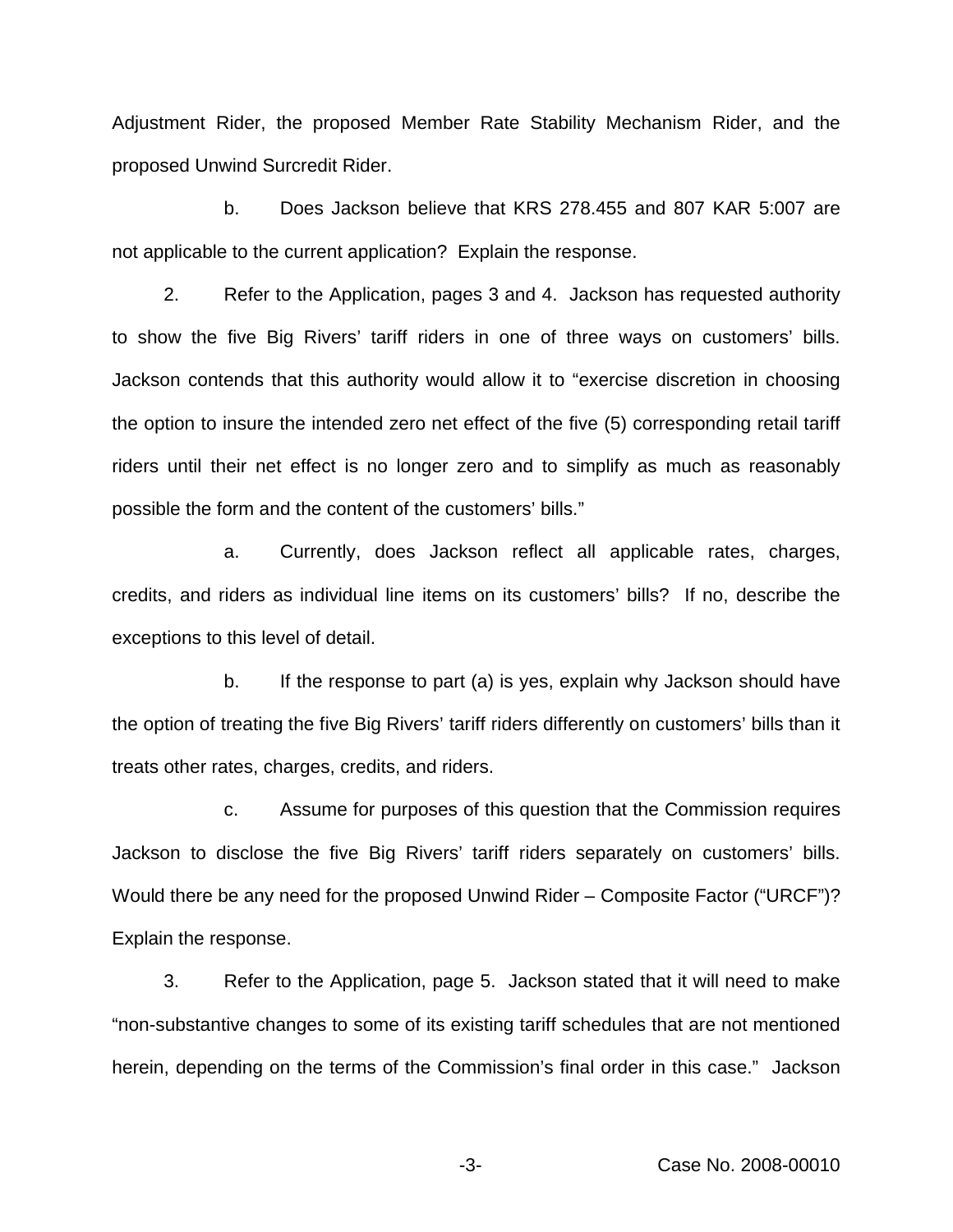indicated that it would submit a request for approval of those changes at the convenience of the Commission and as directed.

a. Provide a schedule listing all changes to existing tariff schedules anticipated by Jackson that have not been submitted as part of the current application. In addition, include a description of the nature of the change and why Jackson anticipates the change will be needed.

b. Explain in detail why the anticipated changes to Jackson's current tariff schedules were not proposed or disclosed as part of the current application.

4. Refer to Exhibit 1 of the Application, the proposed Fuel Adjustment Clause ("FAC").

a. Compare Jackson's proposed FAC with the FAC it previously had in effect until 1998, identifying all differences and explaining why the currently proposed FAC is the preferred version.

b. Would Jackson's proposed FAC be subject to the periodic reviews prescribed in 807 KAR 5:056? Explain the response.

5. Refer to Exhibit 2 of the Application, the proposed Environmental Surcharge ("ES Rider").

a. Compare Jackson's proposed ES Rider with the ES Rider it previously had in effect until 1998, identifying all differences and explaining why the currently proposed ES Rider is the preferred version.

b. Would Jackson's proposed ES Rider be subject to the periodic reviews prescribed in KRS 278.183? Explain the response.

-4- Case No. 2008-00010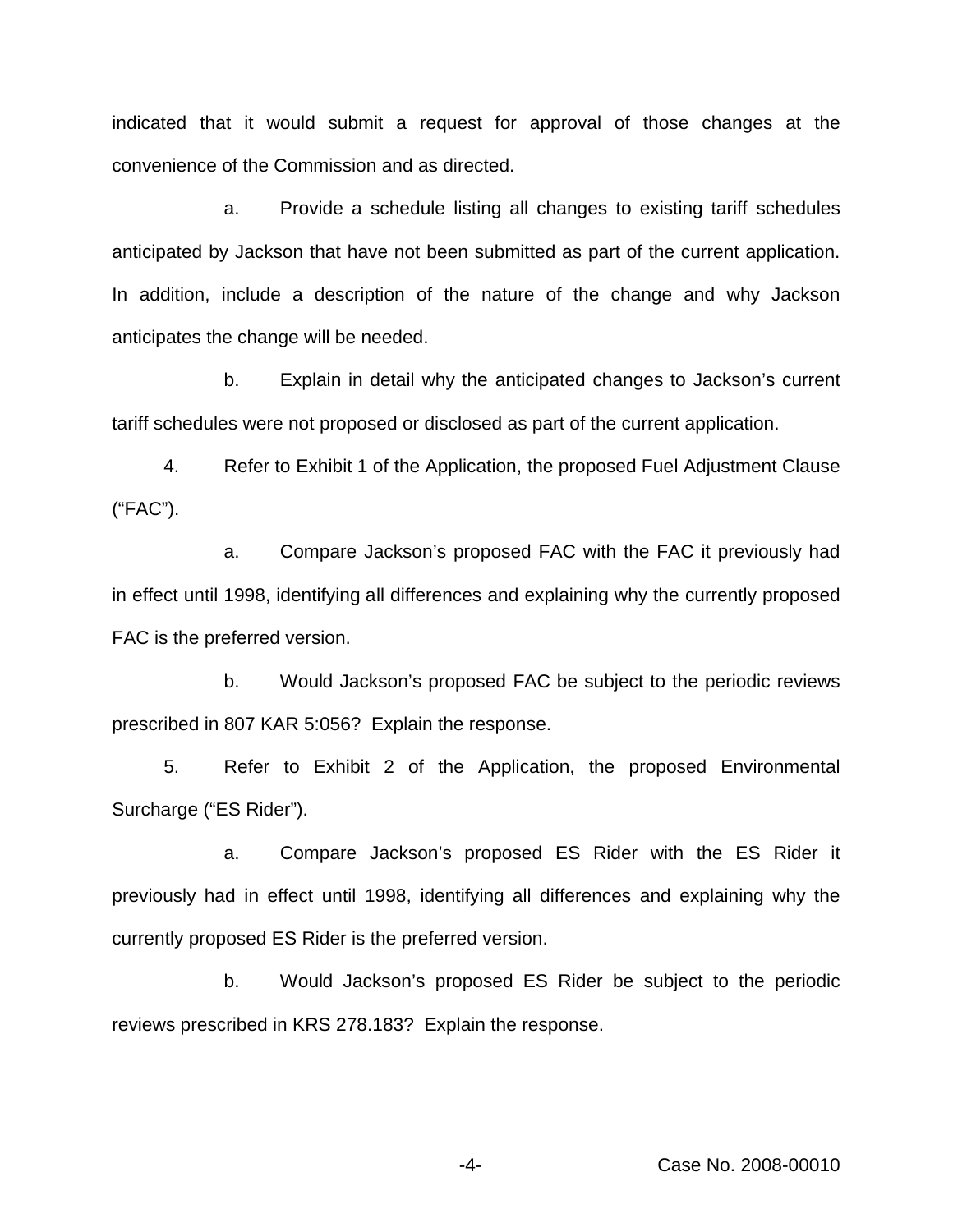6. Does Jackson have any special contracts under which the rates are subject to change or adjustment only as stipulated in the contract? If yes, list the contracts.

7. Exhibits 3 through 5 of the Application contain Jackson's proposed riders for the following Big Rivers' tariff riders: the Unwind Surcredit Adjustment Clause, the Rebate Adjustment, and the Member Rate Stability Mechanism. For each of Jackson's proposed riders,

a. Will the formula produce a rate change that does not change the rate design currently in effect for Jackson? Explain the response.

b. Will the formula result in a revenue change that has been allocated to each customer class and within each tariff on a proportional basis? Explain the response.

c. If the response to either part (a) or part (b) is yes, provide an analysis supporting the positive response.

8. Refer to Exhibit 6 of the Application, the proposed URCF. The only purpose of the proposed URCF appears to be as an alternative to disclosing the five Big Rivers' tariff riders separately on customers' bills.

a. Does Jackson agree with this description of the purpose for the URCF? Explain the response.

b. Is Jackson aware of this Commission approving a tariff rider similar to the proposed URCF? If yes, identify the utility and the specific tariff.

9. Refer to Exhibit 8A of the Application, the proposed Small Power Production or Cogeneration Greater Than 100 kW – Member Sells Power and Energy to

-5- Case No. 2008-00010